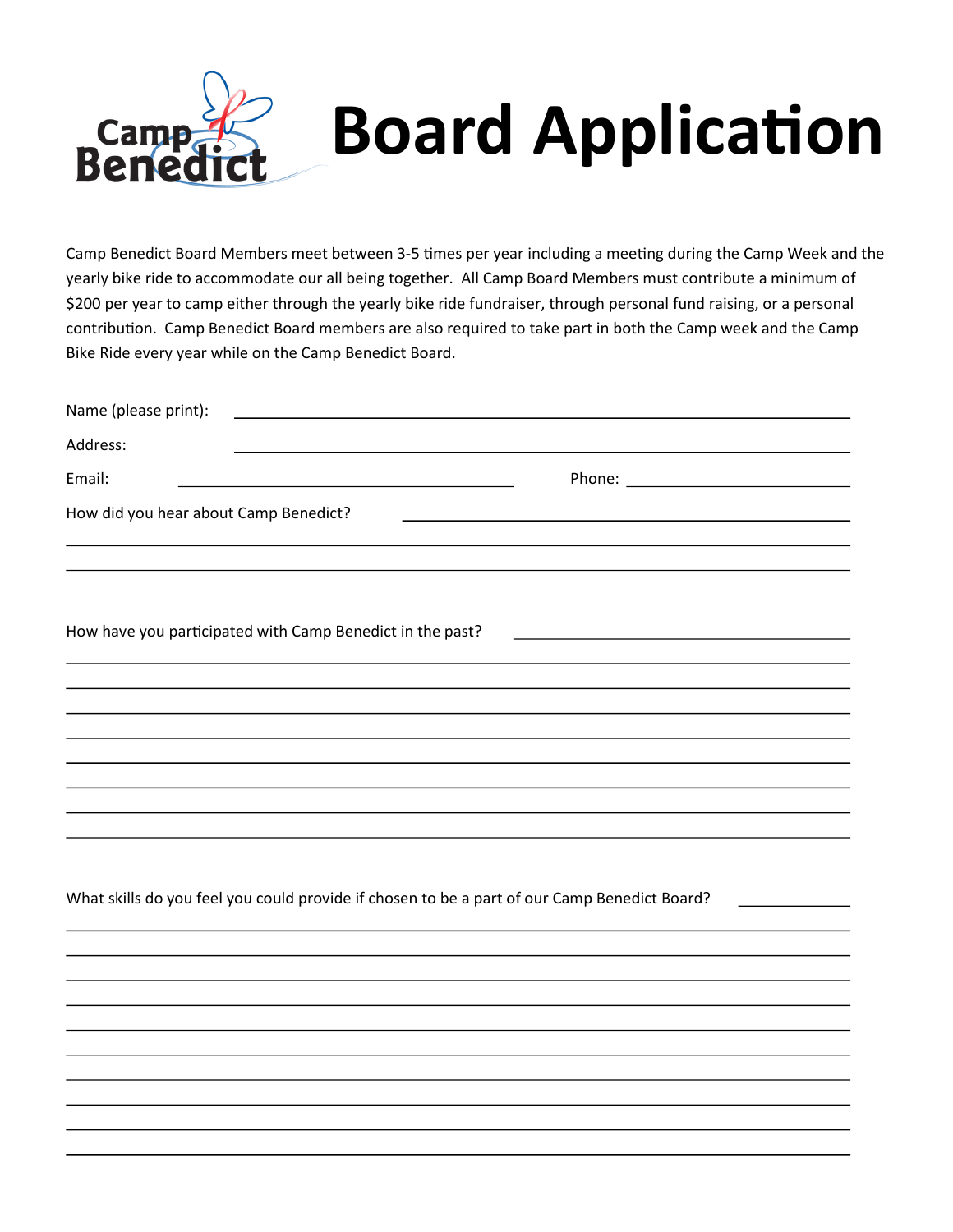

Page 2

| We post the camp dates and the bike ride date(s) as soon as possible. Are you able to be involved in both of these |     |    |
|--------------------------------------------------------------------------------------------------------------------|-----|----|
| camp events.                                                                                                       | Yes | No |

If no, why would you not be able to participate?

Most of our meetings will be in the Brainerd Lakes area. We try to announce upcoming meeting dates at least 30 days out. Our Board meetings are very important to attend and we request no more than one meeting missed per year. Do you see any reason why you would not be able to make the board meetings?

Are you on a board or on a committee currently or have you been in the past? If yes, please describe what duties you have had on these boards/committees:

Please list 3 references we may contact. They may be personal contacts, however at least one reference should be a work/board/committee reference.

| <b>Name</b>        | Phone | Relationship to you |
|--------------------|-------|---------------------|
| $\mathbf{1}$<br>ᆠ. |       |                     |
| $\overline{2}$     |       |                     |
| 3.                 |       |                     |